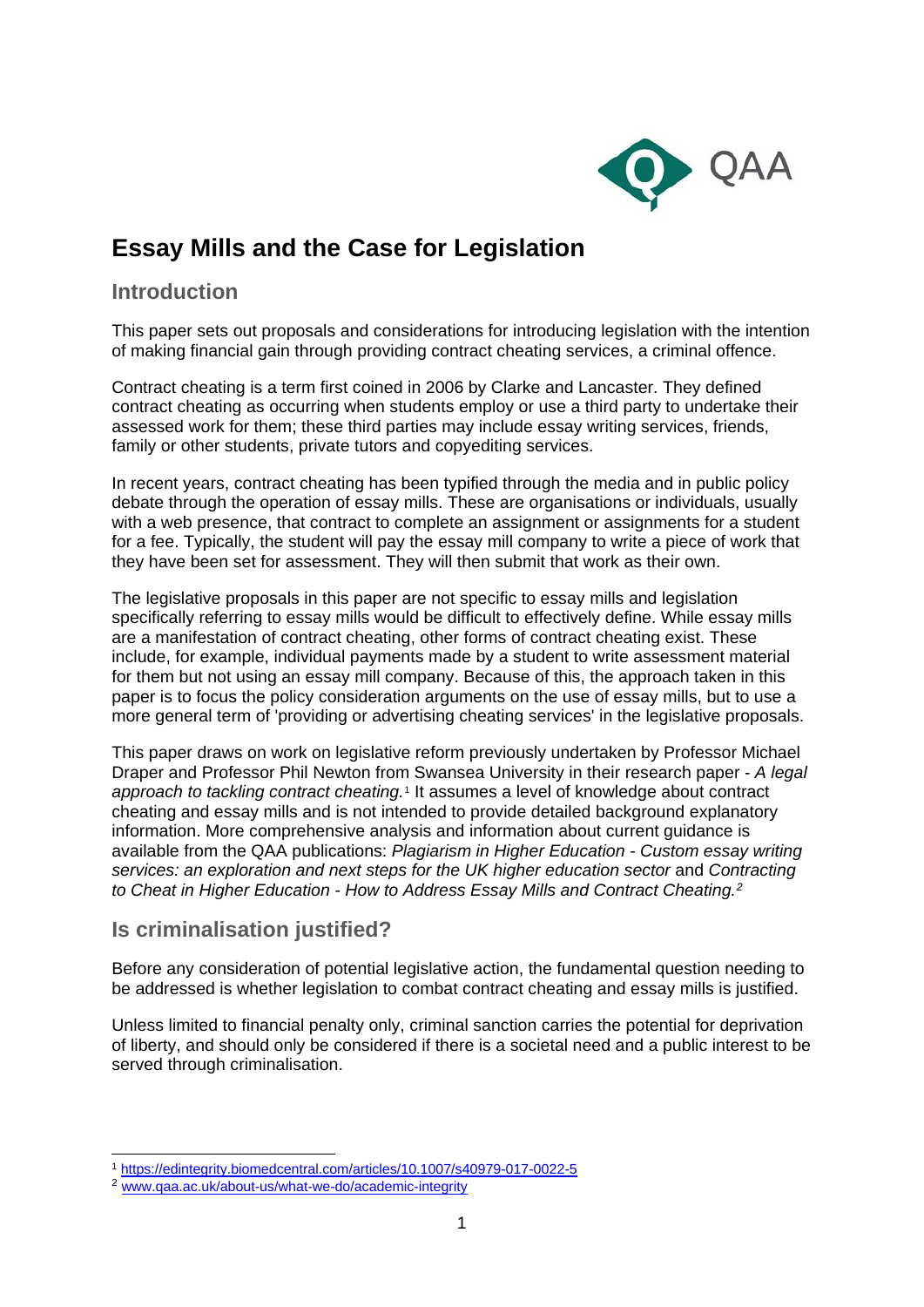Any form of academic misconduct or cheating poses a threat to the academic standards of UK higher education, and therefore to the reputation of UK higher education as a whole, and to the integrity of qualifications awarded to the vast majority of students who achieve their qualification entirely by legitimate means.

This, in itself, does not merit sanction through criminal law as typically a new criminal offence would be considered only when necessary to restrict an activity that endangers public safety, property, moral welfare or health. The current Government has previously considered whether criminal sanction might be justified. During debate on the Higher Education and Research Bill, an amendment was tabled by the Liberal Democrat Peer, Lord Storey, seeking to make it an offence to provide or advertise cheating services. Speaking for the Government, Baroness Goldie said that although the Government 'share the general intent, we are keen to ensure that non-legislative methods have been as effective as they can before resorting to creating new criminal offences'.[3](#page-1-0)

Adopting a similar tone when writing to QAA in 2017 to commission guidance to help higher education institutions combat contract cheating, Jo Johnson MP - the then Minister of State for Universities, Science, Research and Innovation - stated, 'I believe the best approach is a non-legislative initiative in the first instance, but we remain open to legislation in the future should the steps we are taking prove insufficient.'

We would argue that the need for legislation is now justified because of the following points:

### **1 Other steps, while effective, have not prevented the growth of essay mills**

A raft of activity has been undertaken to combat essay mills. These include the following:

- Guidance published by QAA to support higher education institutions in combatting contract cheating via education, prevention, detection and by providing guidance on institutional processes and policies.
- Guidance published by the National Union of Students to make students aware of the consequences of contract cheating.
- Three complaints against the advertising used by essay mill companies to the Advertising Standard Authority.
- High profile campaigns targeting essay mill advertising, including an intervention by the Education Minister, Damian Hinds MP, requesting the online payment company PayPal to stop essay mills using their services.
- The introduction of new generation plagiarism detection software focused on authorship investigation.
- Sector and UK-wide coordination, including the establishment of an Academic Integrity Advisory Group.

Despite these interventions, the use of essay mills does not appear to be diminishing.

Due to the nature of cheating, it is impossible to say with certainty how many students are submitting work provided by essay mills as their own. However, research demonstrates a widespread phenomenon. In August 2018, research published by Professor Phil Newton

<span id="page-1-0"></span><sup>3</sup> [https://hansard.parliament.uk/lords/2017-01-25/debates/B510EEDD-43EC-4FA9-8222-](https://hansard.parliament.uk/lords/2017-01-25/debates/B510EEDD-43EC-4FA9-8222-865249D8A3D2/HigherEducationAndResearchBill) [865249D8A3D2/HigherEducationAndResearchBill](https://hansard.parliament.uk/lords/2017-01-25/debates/B510EEDD-43EC-4FA9-8222-865249D8A3D2/HigherEducationAndResearchBill)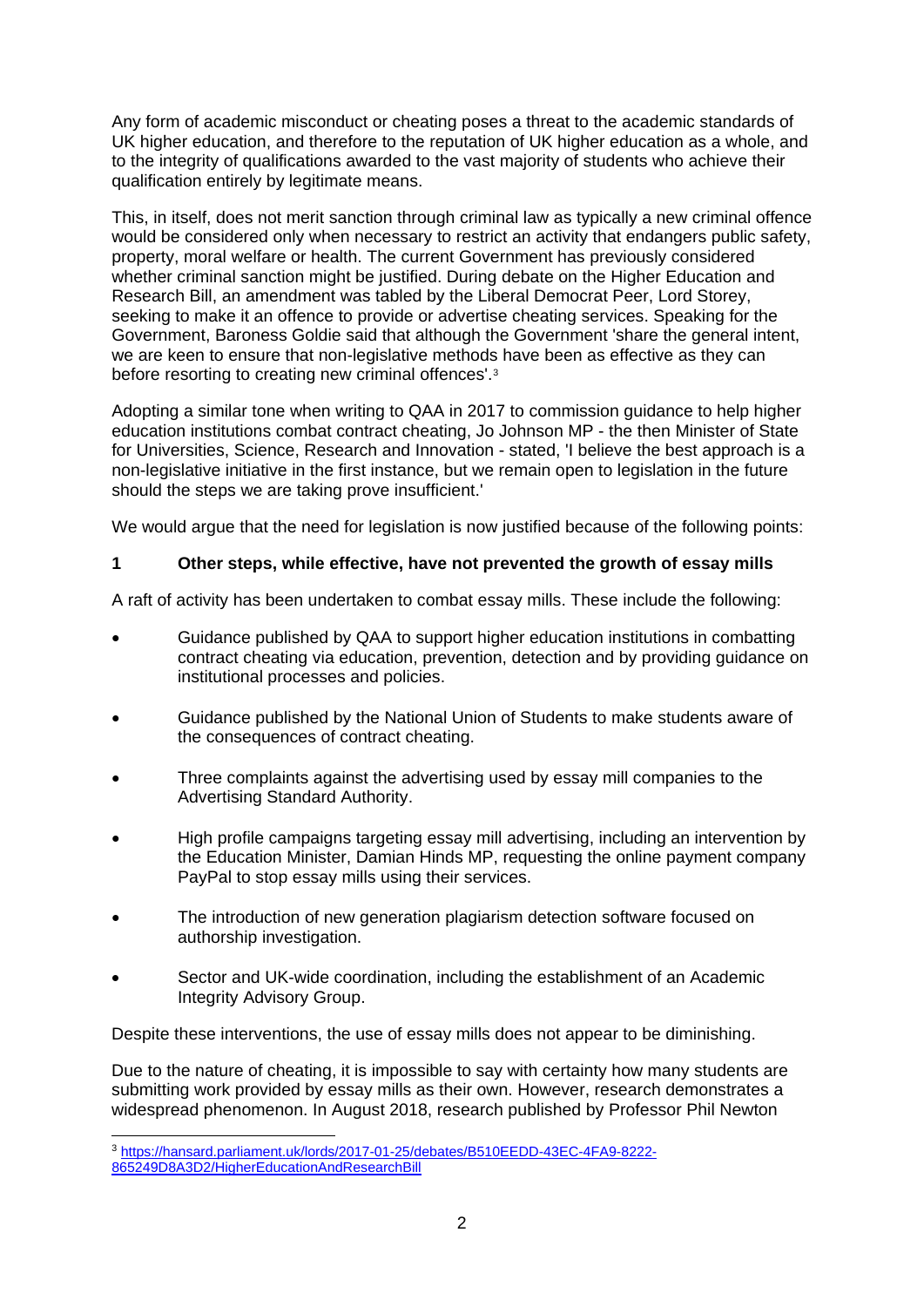indicated that as many as one in seven recent graduates internationally may have paid someone to undertake their assignment for them, potentially representing 31 million students across the globe.[4](#page-2-0) In May 2019, a Channel 4 Factcheck concluded that large numbers of students in the UK had used essay writing services and that higher education institutions were only identifying a small number of these.<sup>[5](#page-2-1)</sup>

While these, and other figures, can only be estimates, they demonstrate the significant, and potentially increasing scale of essay mill use. This is clearly the feeling within many higher education institutions - evidenced by 45 Vice-Chancellors and sector leaders representing institutions across the UK writing to the Education Minister in September 2018, asking for action to be taken, including the introduction of legislation. The university sector is calling for legislative intervention to avoid a similar scandal that erupted into the public consciousness in 2014-15 in Australia with the MyMaster scandal referred to below.

#### **2 Criminal sanctions to combat contract cheating have been, or are being, introduced in other jurisdictions**

The fact that offences are being introduced in non-UK jurisdictions is not, of itself, a justification for criminal sanction to be introduced in the UK. It is, however, evidence of a developing trend to see criminalisation as a legitimate means to deal with a developing societal threat.

- Legislation was introduced in New Zealand in 2011 to make it illegal to advertise or provide third-party assistance to cheat. Powers were given to the New Zealand Qualifications Authority (NZQA) to prosecute anyone providing or advertising such services.
- In the USA, 17 states have some form of law addressing custom essay writing services.
- In the Republic of Ireland, legislation is currently being considered by the Oireachtas as part of the Qualifications and Quality Assurance (Education and Training) (Amendment) Bill 2018. The new offence is modelled on the New Zealand legislation.
- The Australian Government announced in December 2018 that it was 'currently drafting legislation that would make it an offence to provide or advertise cheating services in higher education in Australia.' A key driver for legislation was the scandal in 2014-15 that revealed up to 1,000 students from 16 Australian universities had hired the Sydney-based essay mill, MyMaster, with significant associated public outrage.

As mentioned above, Lord Storey introduced an amendment to the Higher Education and Research Bill that would have created an offence to provide or advertise cheating services. A similar offence is currently being proposed as a Private Members Bill by Lord Storey.

It should be stressed that the drafting of legislation is critical. As will be considered in greater detail below, the New Zealand model has raised issues around appropriate use and application, and a variation on this might be more suitable for introduction in the UK.

<span id="page-2-1"></span><span id="page-2-0"></span>[research/lateststudyrevealssharpriseinessaycheatinggloballywithmillionsofstudentsinvolved.php](https://www.swansea.ac.uk/press-office/latest-research/lateststudyrevealssharpriseinessaycheatinggloballywithmillionsofstudentsinvolved.php) <sup>5</sup> [www.channel4.com/news/factcheck/factcheck-universities-catch-less-than-one-per-cent-of-bought-in-essays](https://www.channel4.com/news/factcheck/factcheck-universities-catch-less-than-one-per-cent-of-bought-in-essays-own-records-suggest)[own-records-suggest](https://www.channel4.com/news/factcheck/factcheck-universities-catch-less-than-one-per-cent-of-bought-in-essays-own-records-suggest)

<sup>4</sup> [www.swansea.ac.uk/press-office/latest-](https://www.swansea.ac.uk/press-office/latest-research/lateststudyrevealssharpriseinessaycheatinggloballywithmillionsofstudentsinvolved.php)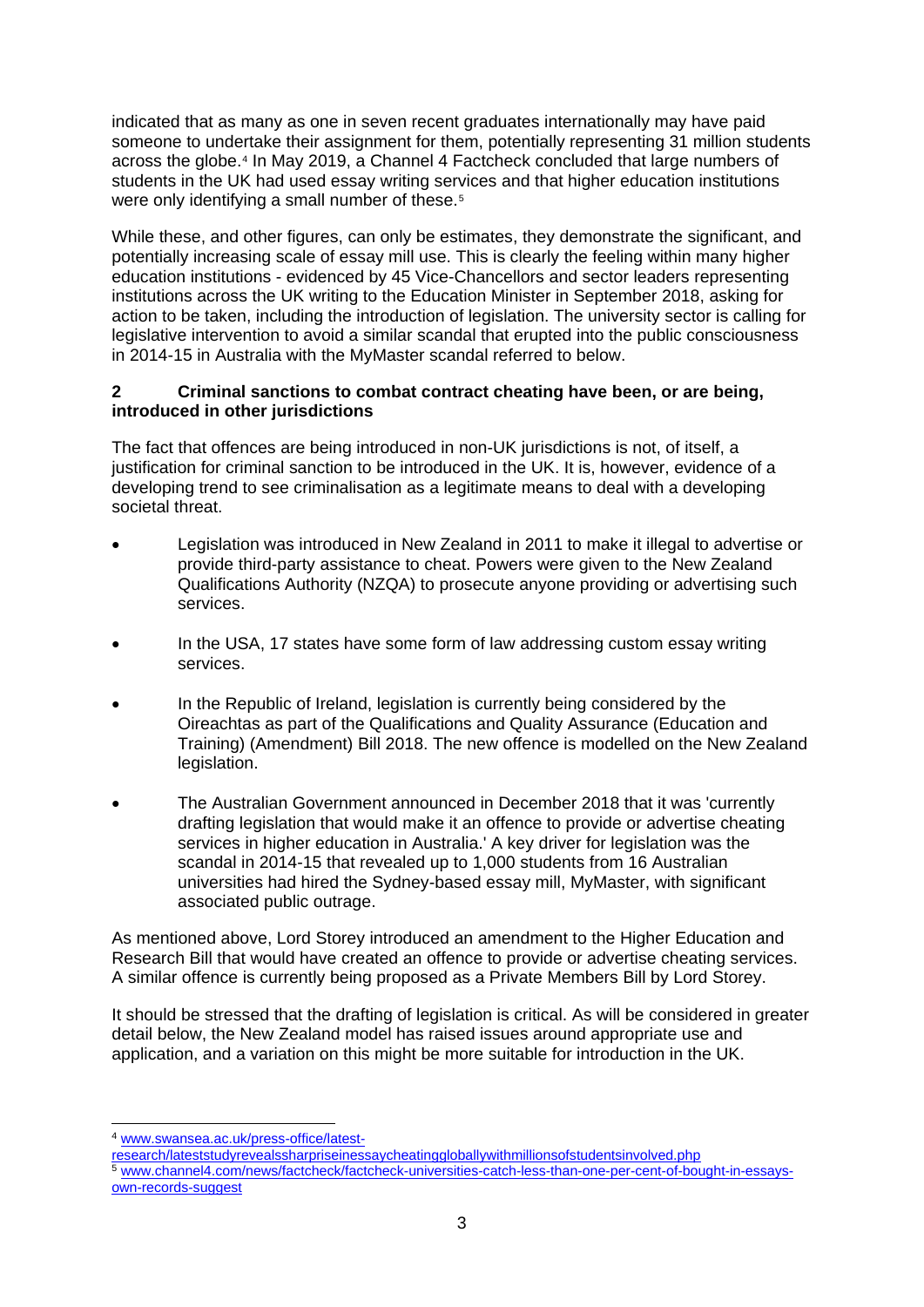Contract cheating is, of course, a global issue. Many essay mill companies are located outside of the UK. For the UK to adopt a legislative approach in line with that being taken in an increasing number of jurisdictions will help underpin an international response to the problem.

A final point to consider is whether civil sanction would be sufficient. In summary, given the number of essay mills in operation in the UK, the costs involved in bringing civil actions, the lack of significant deterrent to companies that would result in a civil penalty, and the legal issues that would arise from the disclaimers commonly used by essay mill companies, we do not see that civil recourse would have significant impact.

Connected to this is the message that criminalisation would give to students. One common theme raised by higher education institutions is that when students are told they should not use essay mill services, they will frequently ask if they are illegal. This can place institution staff in a difficult position, explaining that the services they prohibit are perfectly legal. Indeed, many UK-based essay mill companies will use marketing techniques stressing they operate as 'legitimate' businesses. For example, on its website UK Essays states 'UK Essays prides itself on being a fully registered UK company'.

While criminal law should never be introduced simply to send a message, criminalisation would allow institutions to make clear that essay mills are prohibited. This would also help in relation to the many overseas based companies, who would be unaffected by UK legislation, but whose use students would know is prohibited in the UK.

### **3 There is a societal need for criminalisation**

Essay mills and contract cheating are not simply a higher education issue - they are also a societal issue. Graduates who use them will enter the workforce without the skills, training and knowledge necessary to effectively enter the workforce.

While all professions and forms of employment need properly qualified practitioners, many will raise significant public health concerns through having unqualified staff. For example, in 2016, *The Times* made Freedom of Information requests identifying that from the 60 British universities responding to the request, 1,700 nursing students had been caught cheating over the previous three years.[6](#page-3-0) In response to this, the Nursing and Midwifery Council (NMC) put out a statement that 'there is no place for cheats in nursing or midwifery. It is the responsibility of academic institutions to ensure individuals have legitimately passed all parts of their course before they are awarded a qualification and can apply for registration.'

While this paper is focused on higher education, it is clear that contract cheating services are also aimed at students in secondary education. In May 2018, a BBC investigation uncovered that a Ukrainian-based essay mill company, EduBirdie, was paying YouTube stars to market their services through their YouTube channels.[7](#page-3-1) These videos are predominantly targeted at teenagers in secondary education. If cheating has become normalised for students while at school, then it will be more difficult to break these behaviours once they have entered higher or further education.

In addition, QAA is increasingly hearing reports of students being blackmailed. Once a student has submitted work provided by a third party as their own, they are vulnerable to further exploitation, potentially continuing following graduation. Typically, this will involve an

<span id="page-3-0"></span><sup>6</sup> [www.independent.co.uk/student/student-life/Studies/thousands-of-nursing-students-caught-cheating-their-way](https://www.independent.co.uk/student/student-life/Studies/thousands-of-nursing-students-caught-cheating-their-way-through-their-studies-in-the-last-3-years-a7146001.html)[through-their-studies-in-the-last-3-years-a7146001.html](https://www.independent.co.uk/student/student-life/Studies/thousands-of-nursing-students-caught-cheating-their-way-through-their-studies-in-the-last-3-years-a7146001.html)

<span id="page-3-1"></span>[www.bbc.co.uk/news/education-43956001](https://www.bbc.co.uk/news/education-43956001) It should be noted that YouTube removed these videos once they have been notified of their existence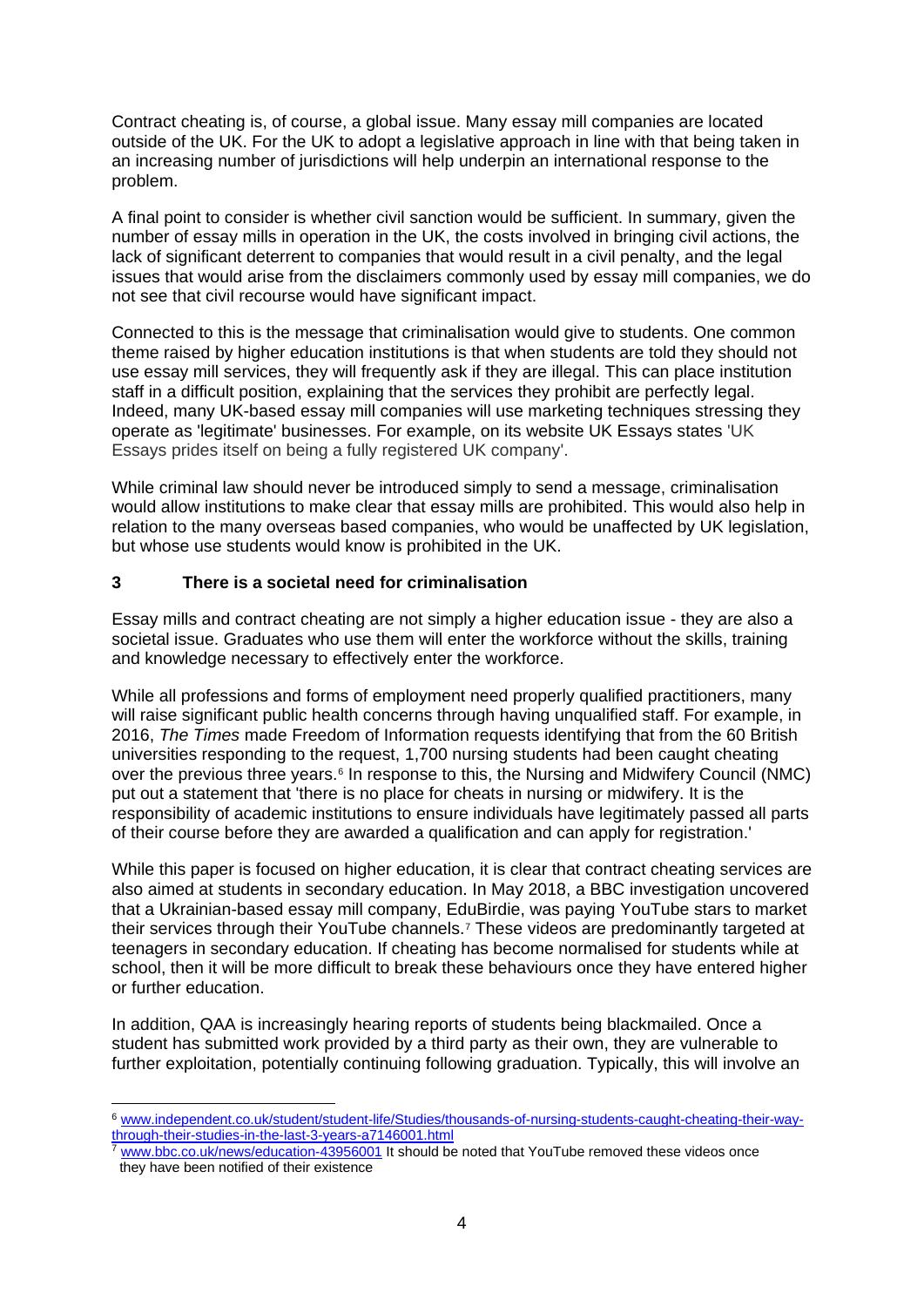essay mill company threatening a customer to inform their institution of the fact that they have cheated. For example, in December 2018, Coventry University's Student Union's Vice-President for Education, Adedoyinsola Adebanjo, said that several Coventry students had been blackmailed for up to £5,000 after using an essay-writing service.<sup>[8](#page-4-0)</sup>

# **Legislation**

The combination of factors outlined above demonstrate not only the need for legislation, but also the developing support in the sector for criminalisation. This is important as for higher education institutions to acknowledge that they face a significant issue carrying reputational risk, not only for themselves but for UK higher education as a whole, demonstrates how seriously the issues now being taken. As Anthony McClaran, the CEO of the Tertiary Education Quality and Standards Agency - the body that regulates and assures tertiary education in Australia, has said, 'If an institution does not think it has a problem with academic integrity, it just has not detected it yet'.

Legislation alone will not end contract cheating in UK higher education institutions. Many contract cheating companies operate overseas, while typically in the UK they will market themselves as simply providing study aids, possibly offering essay-writing services in conjunction with legitimate services such as proofreading. However, the introduction of legislation, coupled with the ongoing measures referred to above and the introduction of new generation plagiarism software, can help create a hostile environment for essay mills in which to operate. These are commercial entities, motivated only by profit. If their operations are no longer financially sustainable, they will cease business.

If the case for legislation has been made on policy grounds, what form should it take? The next section considers some potential options and how they might be put into effect.

# **Options**

As explained above this section provides a summary of work undertaken by Professor Michael Draper and Philip Newton at Swansea University with some developments on the themes raised in their research. Three options are considered:

- use of the *Fraud Act 2006*
- enact legislation based around knowledge and consent
- enact legislation based on strict liability.

It is important to stress before consideration of these options that the policy objective in this paper is to criminalise essay mills, not students. The position of the Academic Integrity Advisory Group referred to above, and frequently reiterated across the sector, is that there is no public interest to be served through the potential criminalisation of thousands of students. If caught cheating, they will face sanction, including potential expulsion. However, the use of criminal law should focus solely on the supply side, namely the essay mills.

## **The Fraud Act 2006**

The purpose of this paper is to consider new legislation. However, it is also important to look at the existing criminal law to see if that has the potential for use. If there is potential, then it undermines the case for the introduction of new law.

In their article, 'Are Essay Mills committing fraud? An analysis of their behaviours vs the 2006 Fraud Act',<sup>[9](#page-4-1)</sup> Draper, Ibezim and Newton demonstrated the difficulties of using Section

<span id="page-4-0"></span><sup>8</sup> [www.bbc.co.uk/news/blogs-trending-46468389](https://www.bbc.co.uk/news/blogs-trending-46468389)

<span id="page-4-1"></span><sup>9</sup> <https://link.springer.com/article/10.1007/s40979-017-0014-5>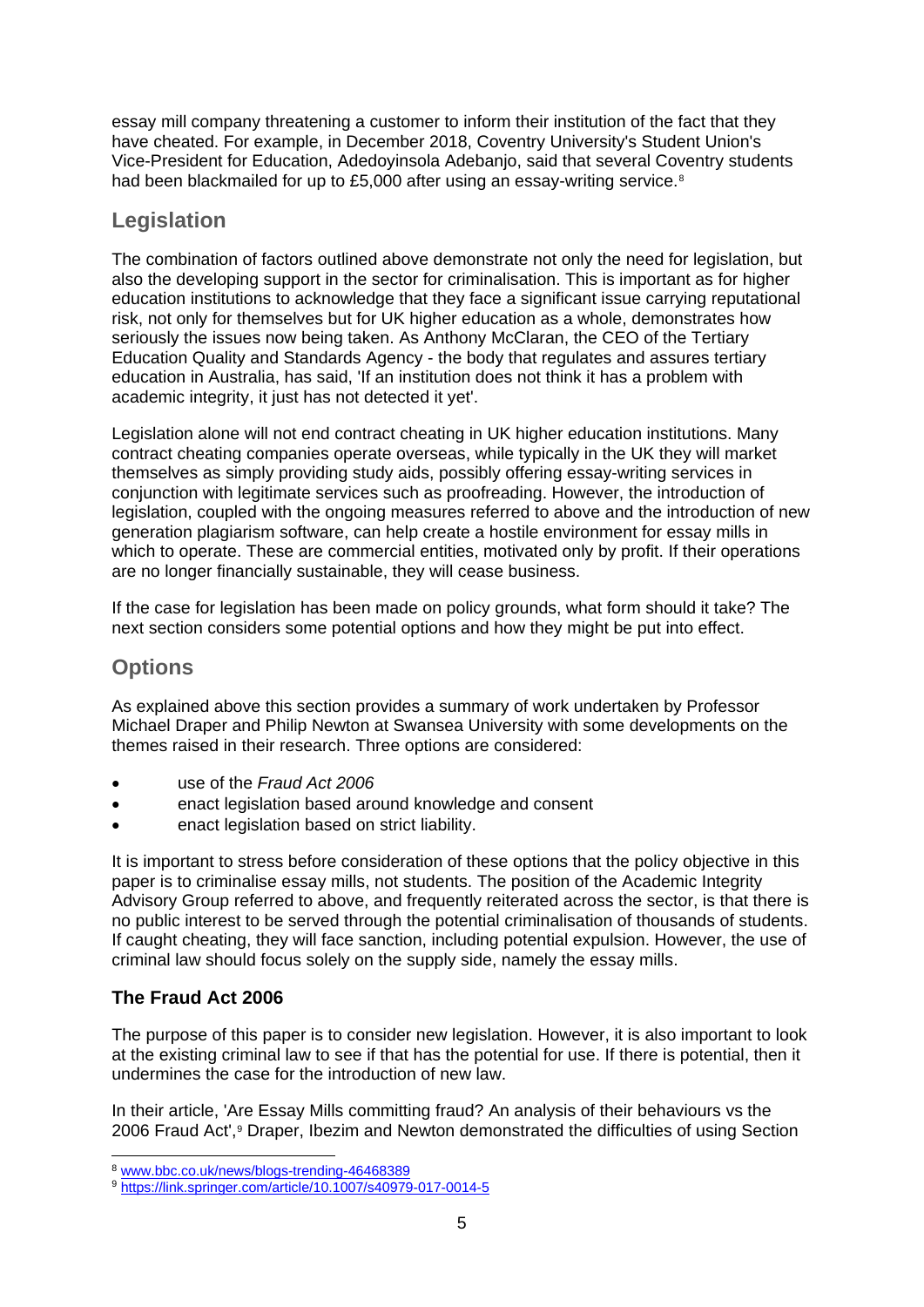2 of the *Fraud Act 2006* (which in essence makes it an offence to commit fraud by false representation with the intention of making a gain) to take action against essay mills largely due to the terms and conditions used by essay mills and their impact on the tests for dishonesty, intention and knowledge necessary to establish liability under the Act.

Essay mills will typically use disclaimers on their websites stating that the work they provide should not be submitted as the students' own. For example, the FAQ page of the website of UK Essays states, 'The work we provide to you is a perfect model answer to help you to complete your own work. You should **not** submit it directly'.[10](#page-5-0)

This would make application of the Fraud Act difficult. The test for dishonesty had been established in R v Ghosh<sup>[11](#page-5-1)</sup> which created a two-part test: 1) that the defendant's behaviour would be regarded as dishonest by reasonable people, and 2) whether they were aware that their behaviour was dishonest and would be seen as such by reasonable people. This second subjective element would be very difficult to establish when the essay mill could point to its disclaimers.

However, since publication of the above article, the Supreme Court in Ivey v Genting Casinos<sup>[12](#page-5-2)</sup> has almost certainly changed the test for dishonesty as relied on in the above publications. In that case, Lord Hughes approved the test of dishonesty established by Lord Hoffman in Barlow Clowes International Ltd v Euro International (a case relating to civil actions). In essence, the second part of the test in Ghosh has been changed so that there is now no requirement that the defendant must appreciate that what they have done is dishonest in the eyes of reasonable people. It is now primarily an objective test where the defendant cannot argue that they were not aware that their behaviour was dishonest.[13](#page-5-3)

In addition, Section 7 of the Fraud Act makes it an offence to make, adapt, supply or offer to supply any article either *knowing* that it is designed or adapted for use in the course of fraud or *intending* it to be used in the course of fraud.

Both knowledge and intention present potential issues in application. Knowledge in criminal law is a complex concept, complicated by factors such as 'wilful blindness', essentially shutting one's eyes to the obvious. It is unclear what level of knowledge would be required to establish criminal liability, and whether the application of wilful blindness would be relevant. In practice, any prosecution would turn on its own facts and the interaction between essay mill and client.

Similar uncertainty arises in relation to question of intention. Intention means acting to bring about a particular result or acting in the face of virtual certainty that the result will come about. Once again, essay mill companies would refer to their disclaimers and much would depend on the interaction between essay mill and client.

At the heart of any consideration of the *Fraud Act 2006* is the question of who is to be criminalised. Section 7 is predicated upon the knowledge or intention that the article supplied is to be used for fraud. The implication from this is that the student submitting the essay would be committing a criminal act of fraud by submitting the work. As stated above, our belief is that while students should face sanction if caught cheating, including potential expulsion, there is no public interest to be served through the criminalisation of large numbers of students.

<sup>10</sup> [www.ukessays.com/support/115002151369.php](https://www.ukessays.com/support/115002151369.php)

<span id="page-5-1"></span><span id="page-5-0"></span><sup>11</sup> [1982] Q.B.1053

<span id="page-5-2"></span><sup>12</sup> [www.bailii.org/uk/cases/UKSC/2017/67.html](http://www.bailii.org/uk/cases/UKSC/2017/67.html)

<span id="page-5-3"></span><sup>&</sup>lt;sup>13</sup> It should be pointed out that the Supreme Court's decision has not yet been put to test in the Criminal Court of Appeal but it is very likely that they will approve it.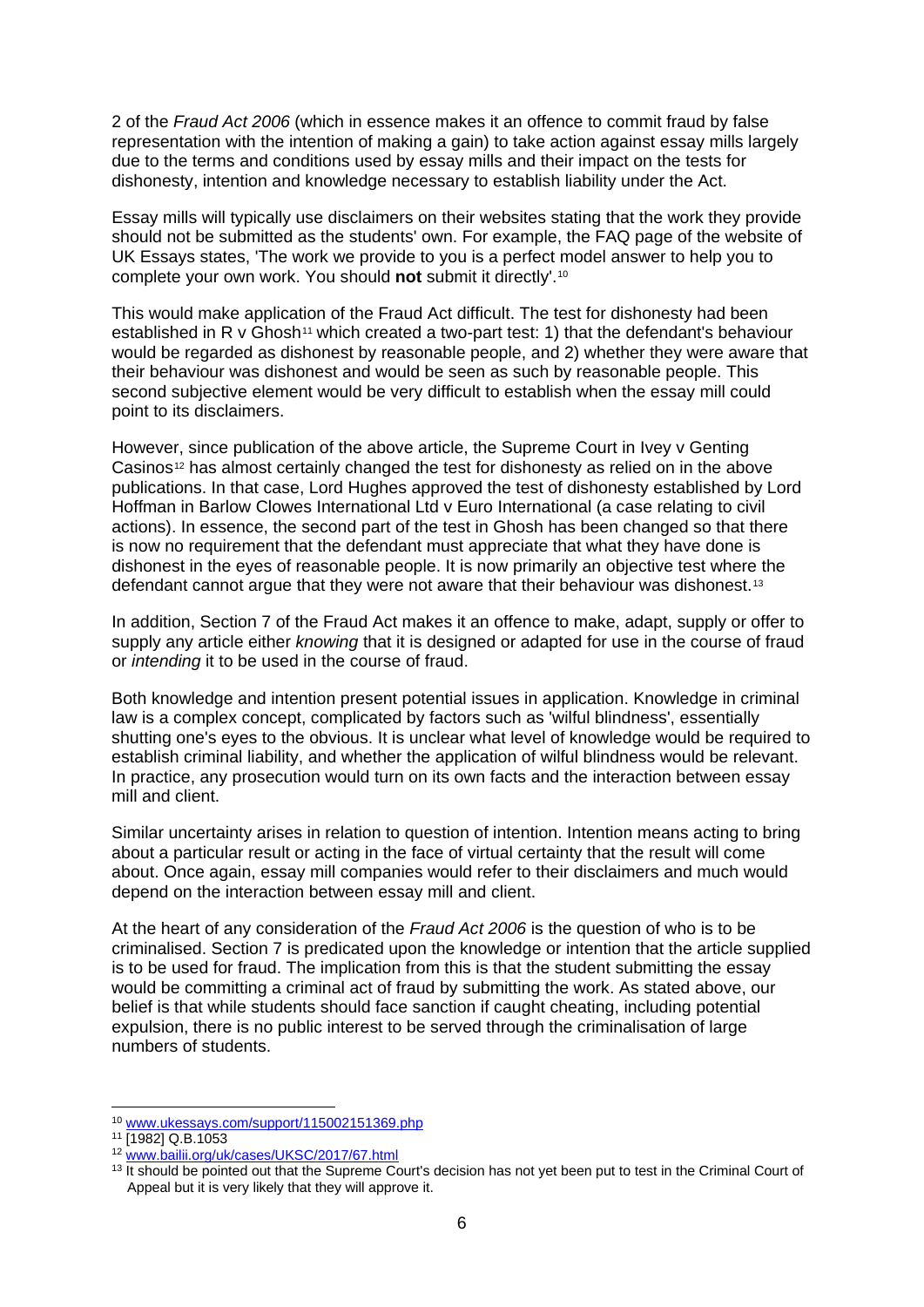Consideration of the public interest is also central to the application of Section 2. Fraud would arise from the false representation for gain made by the essay mill company providing the work, but not by the student summitting it.

For any prosecution to take place, the Crown Prosecution Service must be satisfied, both that there is a reasonable prospect of conviction and that it is in the public interest to bring the case. Our belief is that, notwithstanding recent developments in case law, it would still be difficult to use the *Fraud Act 2006* in a manner that did not result in the potential criminalisation of many students. This would, in our view, run contrary to the public interest. As part of any consideration regarding the introduction of new legislation, the views of the Crown Prosecution Service (CPS) should be sought regarding the use of existing law.

### **Adoption of the New Zealand Legislative Model**

As mentioned above, New Zealand introduced an offence in 2011 to amend the New Zealand *Education Act 1989*.

'S. 292E Offence to provide or advertise cheating services

(1) A person commits an offence if the person provides any service specified in subsection (4) with the intention of giving a student an unfair advantage over other students.

(2) A person commits an offence if the person advertises any service described in subsection (4) knowing that the service has or would have the effect of giving a student an unfair advantage over other students.

(3) A person commits an offence who, without reasonable excuse, publishes an advertisement for any service described in subsection (4).

(4) The services referred to in subsections (1) to (3) are as follows:

(a) completing an assignment or any other work that a student is required to complete as part of a programme or training scheme:

(b) providing or arranging the provision of an assignment that a student is required to complete as part of a programme or training scheme:

(c) providing or arranging the provision of answers for an examination that a student is required to sit as part of a programme or training scheme:

(d) sitting an examination that a student is required to sit as part of a programme or training scheme or providing another person to sit the exam in place of the student.

(5) A person who commits an offence against this section is liable on conviction to a fine not exceeding \$10,000.'

It should be noted that there has only been one prosecution under the Act, although that case was finally settled under the *Criminal Proceeds (Recovery) Act 2009*.

This offence provides the model on which the offence currently being considered by the Oireachtas in the Republic of Ireland, and the offence proposed by Lord Storey as an amendment to the *Higher Education and Research Act 2017*.

Considering the amendment, Baroness Goldie, on behalf of the Government, raised the question of what would constitute an 'unfair advantage', saying: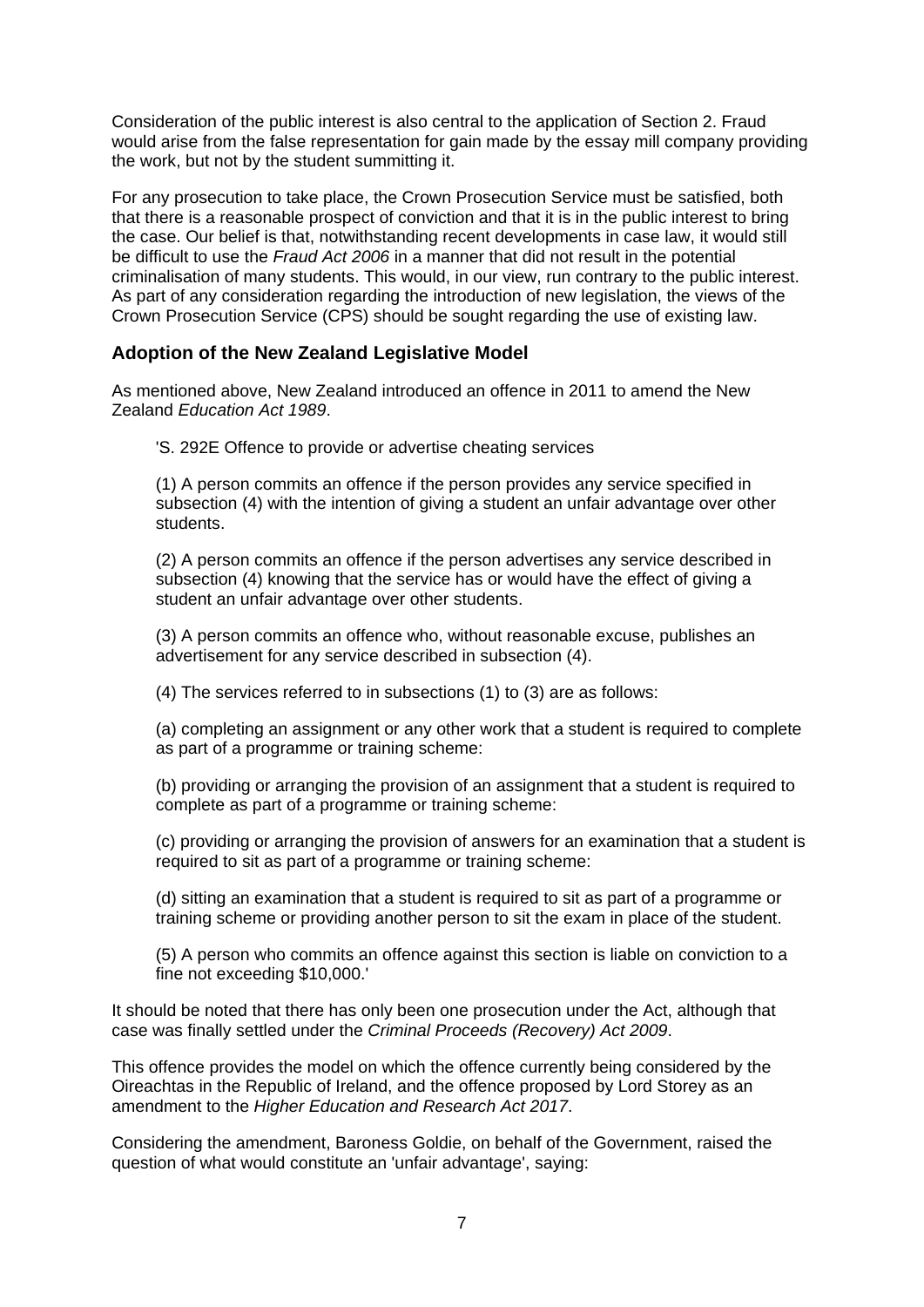'it may be difficult to prove that a provider intended to give an unfair advantage, or that an advertiser knew that an unfair advantage would be bestowed, and there is a risk of capturing legitimate services such as study guides under the same umbrella definition. What is an ''unfair advantage''? On one view, a student who is able to afford a tutor when others cannot obtains an unfair advantage. That is surely not what this amendment is trying to catch. But can we be sure that it does not, and where do we draw the line instead? These are not things that can, or should, be rushed when the result is a criminal record.'

These comments do raise a potential issue with the introduction of an offence based on this model. The 'mens rea' - the mental element of an office based on intent - is a key cornerstone of the criminal law in common law jurisdictions. As stated earlier in this paper, the criminal law allows for sanction against the individual including a potential loss of liberty. As a general rule, to be convicted of an offence, the defendant needs to intend to commit the offence.

This being the case, what is it that needs to be intended? As Baroness Goldie makes clear, an 'unfair advantage' is a difficult concept to allow a clear demarcation as to what should be within the realm of the criminal law, and what should not.

While this approach could have merit, this is a difficult hurdle to get over. The creation of a broadly defined offence, with subjective interpretation, is not an ideal approach to legislation. It can lead to a situation where the prosecuting authorities can consider a wide range of activity to be technically criminalised, and then being selective as to which instances to prosecute.

One approach that could get around these issues is to create a strict liability offence, while introducing safeguards that would overcome the concerns that the use of strict liability can involve.

## **A limited strict liability offence**

The concept of strict liability in criminal law is not unusual. In essence, it removes the requirement for intention referred to above. In road traffic offences, for example, it is common to see offences committed regardless of the intention of the driver. For example, there is strong public interest in ensuring that all drivers are insured and so it is not a sufficient legal defence to say 'I didn't mean to' when caught driving without insurance.

The argument expressed by Newton and Draper in their paper suggests the introduction of a strict liability offence<sup>[14](#page-7-0)</sup> based on a strong public interest in ensuring that, for example, the doctor, engineer or lawyer has obtained their qualifications via learning they undertook themselves rather than bought from an essay mill. On that basis, it should not be a defence for essay mills to say, 'but the terms and conditions say students should only use our bespoke custom written plagiarism-free guaranteed grade assignments as a reference work'.

However, and as stated above, the presence of intent is rightly at the heart of most offences in criminal law, both in statute and at common law. Parliament has been loath to allow passing into statute new criminal offences that can see a person convicted regardless of their intention.

To counter this, the approach taken by Newton and Draper is to remove the need for intention but to place limitations on the application of the offence. Using the principle of strict liability, Draper and Newton propose that the following would be an offence:

<span id="page-7-0"></span><sup>14</sup> Ibid 1 above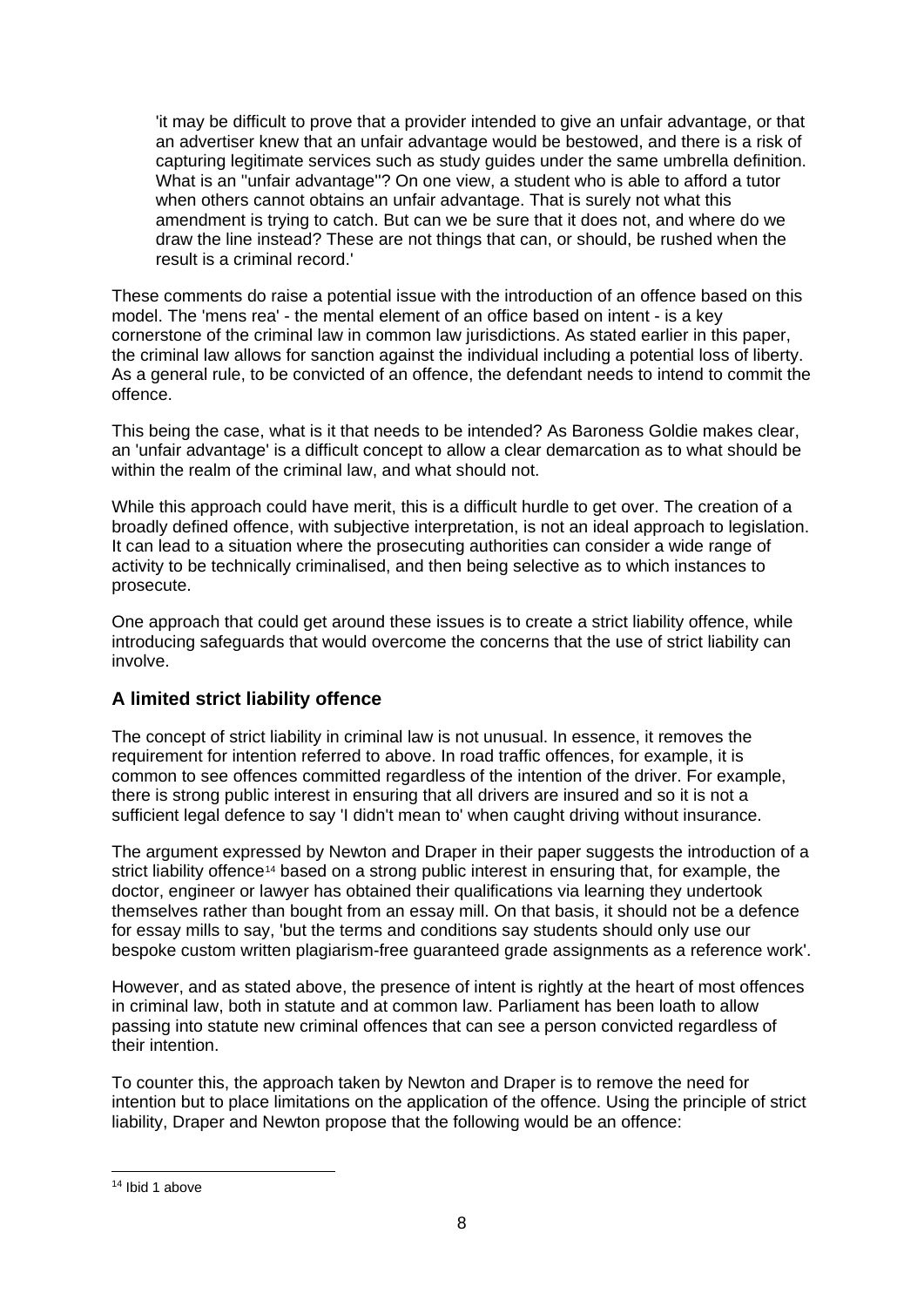'completing in whole or in part an assignment or any other work that a student enrolled at a Higher Education provider is required to complete as part of a Higher Education course in their stead without authorisation from those making the requirement'.

They extend this principle to include the arrangement and advertising of such services. This proposed law thus reverses the burden of proof and places the costs of the defence on the essay mill - a much stronger deterrent and an easier route to prosecution.

The paper works through a number of potential side effects and consequences of a law against essay mills. One of these is the ability to distinguish between essay mills and legitimate study aids such as tutoring or proofreading services. As stated above, concerns about making such a distinction were cited by the Government in January 2017 when rejecting an attempt by Lord Storey to add an offence to the Higher Education and Research Bill.

Draper and Newton address this by stating that:

'a person commits an offence only if the assignment or work could not otherwise be reasonably considered to be that of the student concerned'.

This principle is at the heart of any judgement about academic misconduct - whose work is it? Incorporating this definition into the wording of any new law should protect legitimate providers and criminalise those who facilitate cheating. Reasonableness as a concept and its interpretation in any given circumstances would be a familiar exercise for a court.

In addition, a defence of due diligence would be available so that the essay mill company would not be guilty of the offence if they could demonstrate that they did not know and could not, with reasonable diligence, have ascertained that the services might or would be used for cheating.

The offence therefore proposed by Draper and Newton is set out below.

#### **'Offence to provide or advertise cheating services for Higher Education assessments**

(1) A person commits an offence if the person:

(a) provides any service specified in subsection (4), and

(b) receives (or reasonably expects to receive) a payment, financial reward or other financial benefit in connection with the provision of that service.

(2) A person commits an offence if the person advertises any service specified in subsection (4).

(3) A person commits an offence if that person, without reasonable excuse, publishes an advertisement for any service specified in subsection (4).

(4) The services referred to in subsections (1) to (3) are those provided to a student enrolled at a Higher Education provider in England which consist of:

(a) completing (in whole or in part) on behalf of the student an assignment, examination or any other work that the student is required to complete personally as part of a Higher Education course without authorisation from the person who imposed the requirement, such that the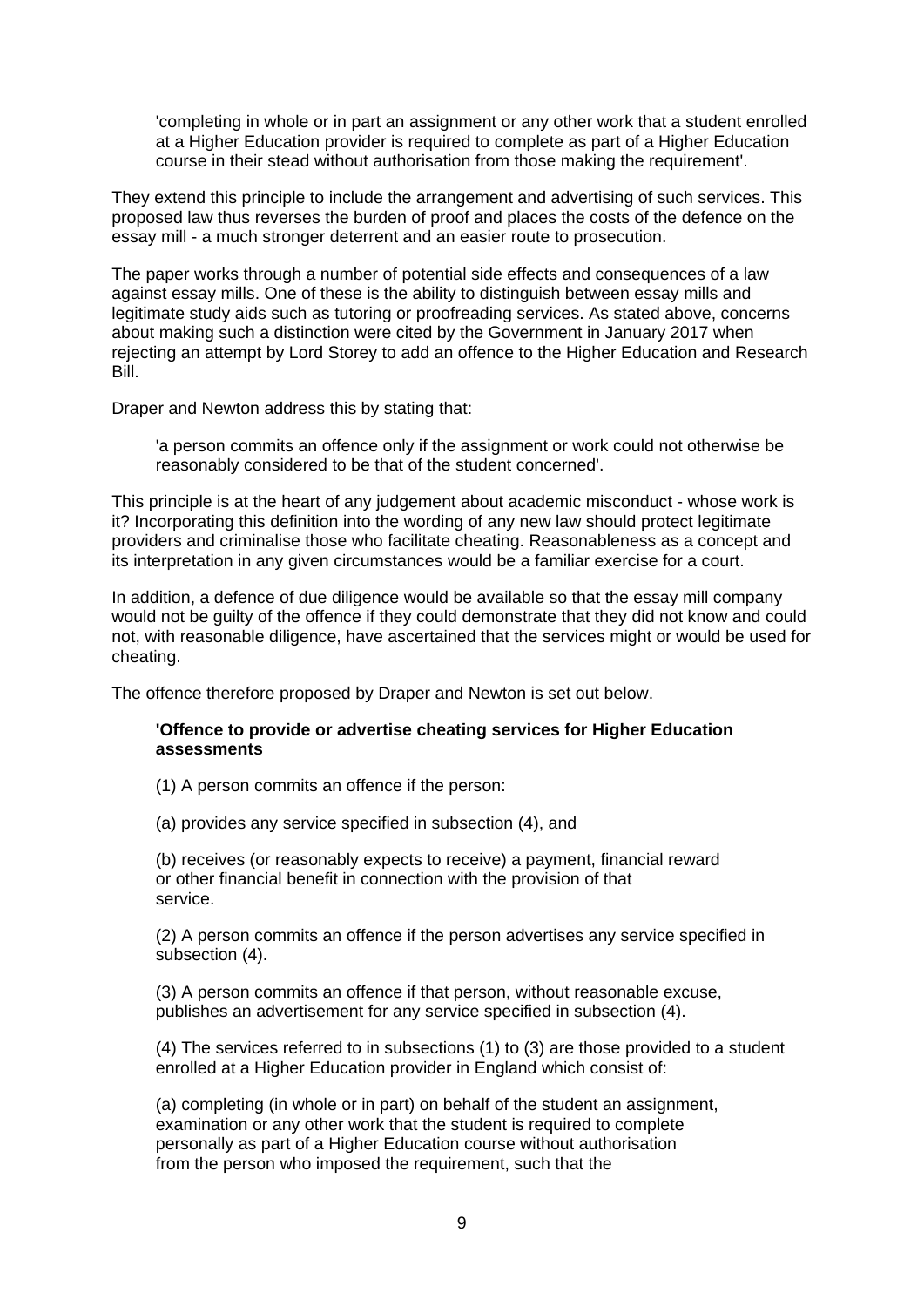assignment, examination or other work could not reasonably be considered that of the student, or

(b) arranging for another person to complete (in whole or in part) on behalf of the student an assignment, examination or any other work that the student is required to complete personally as part of a Higher Education course without authorisation from the person who imposed the requirement, such that the assignment, examination or other work could not reasonably be considered that of the student.

(5) A person shall not be guilty of an offence in subsection (1), (2) or (3) if they demonstrate that they did not know and could not with reasonable diligence know that the service might or would be used by a student enrolled on a Higher Education course to complete an assignment, examination or other work that the student is required to undertake personally as part of that course without authorisation from the person who imposed the requirement.

(6) Where a body corporate is guilty of an offence under this section and the offence is committed with the consent or connivance of, or attributable to neglect on the part of, a director, manager, secretary or other similar officer of the body corporate, or a person who was purporting to act in any such capacity, he or she, as well as the body corporate, is guilty of that offence and liable to be proceeded against and punished accordingly.'

# **Conclusion**

The purpose of this paper is twofold:

- to set out policy arguments supporting the criminalisation of contract cheating and essay mills
- to identify an effective legislative approach to criminalisation.

We believe that the policy arguments set out in the paper present a convincing case for criminalisation. This view is increasingly held within the sector, as is the belief that the issue presents a growing risk to the reputation of UK higher education.

In terms of how this could then be put into action:

- Despite recent case law developments, we believe there could be legal and public interest blocks to using the *Fraud Act 2006*, in particular a university would become a crime scene, and staff and students would be witnesses or defendants. However, the view of the CPS in relation to this would be valuable, in particular in relation to the question of whether students would be criminalised. The experience in Australia in the MyMaster essay-cheating scandal, where 1000 students from 16 universities were involved, provides a salutary lesson in this respect, not only in terms of mass criminalisation, but also in relation to the associated time and costs to staff and students.
- Adapting the New Zealand model has potential, although it might prove necessary to address issues as to the interpretation of 'unfair advantage' and 'intention' as the CPS would need to establish evidence such that it is in the public interest to bring a prosecution.